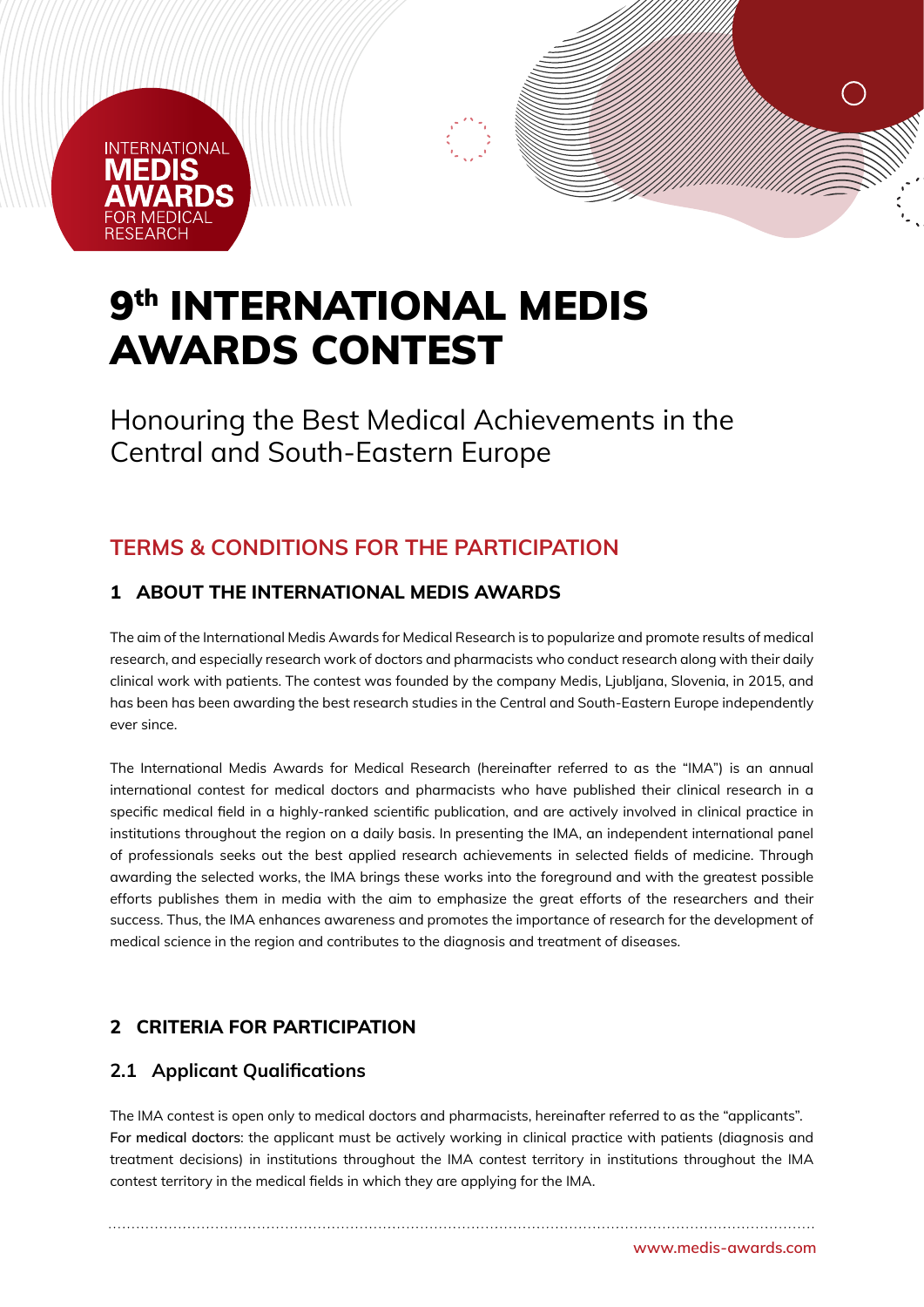**For pharmacists:** for the field of Pharmacy, only pharmacists are eligible to apply. Pharmacists who are working in clinical practice with patients – including clinical pharmacists, community pharmacists – in institutions throughout the IMA contest territory will be rewarded with extra points as written in the [scoreboard.](https://medis-awards.com/fileadmin/medis-awards/Documents/Scoreboard.pdf)

## **2.2 Contest Territory**

The IMA contest is open to the applicants from nine countries of the Central and South-Eastern Europe:

- Austria
- Bosnia and Herzegovina
- Bulgaria
- Croatia
- Hungary
- Montenegro
- North Macedonia
- Serbia
- Slovenia

At least one institution where the applicant was employed during the time the study was conducted must be located in the territory of the IMA contest. In the submitted article, we refer to the affiliations or institutions associated with the applicant's name. Majority of the research must be done in the territory of the IMA contest.

#### **2.3 Field of Research Work**

Applicants who are actively involved in clinical practice can apply with their research work from nine different fields:

- Gastroenterology
- Gynecology
- Intensive Care Medicine and Anesthesiology
- Neurology
- Ophthalmology
- Pediatrics
- Pharmacy
- Pulmonology and Allergology
- Rheumatology

Surgeons may apply to any field of research work.

#### **2.4 Research Work and Study Type**

Research work must be published in a scientific publication with an impact factor (IF) of at least 1.500. The IF of a scientific publication will be obtained from the Journal Citation Reports (JCR) database.

**www.medis-awards.com**

Applicant may apply with the study types of medical research as shown in Table 1.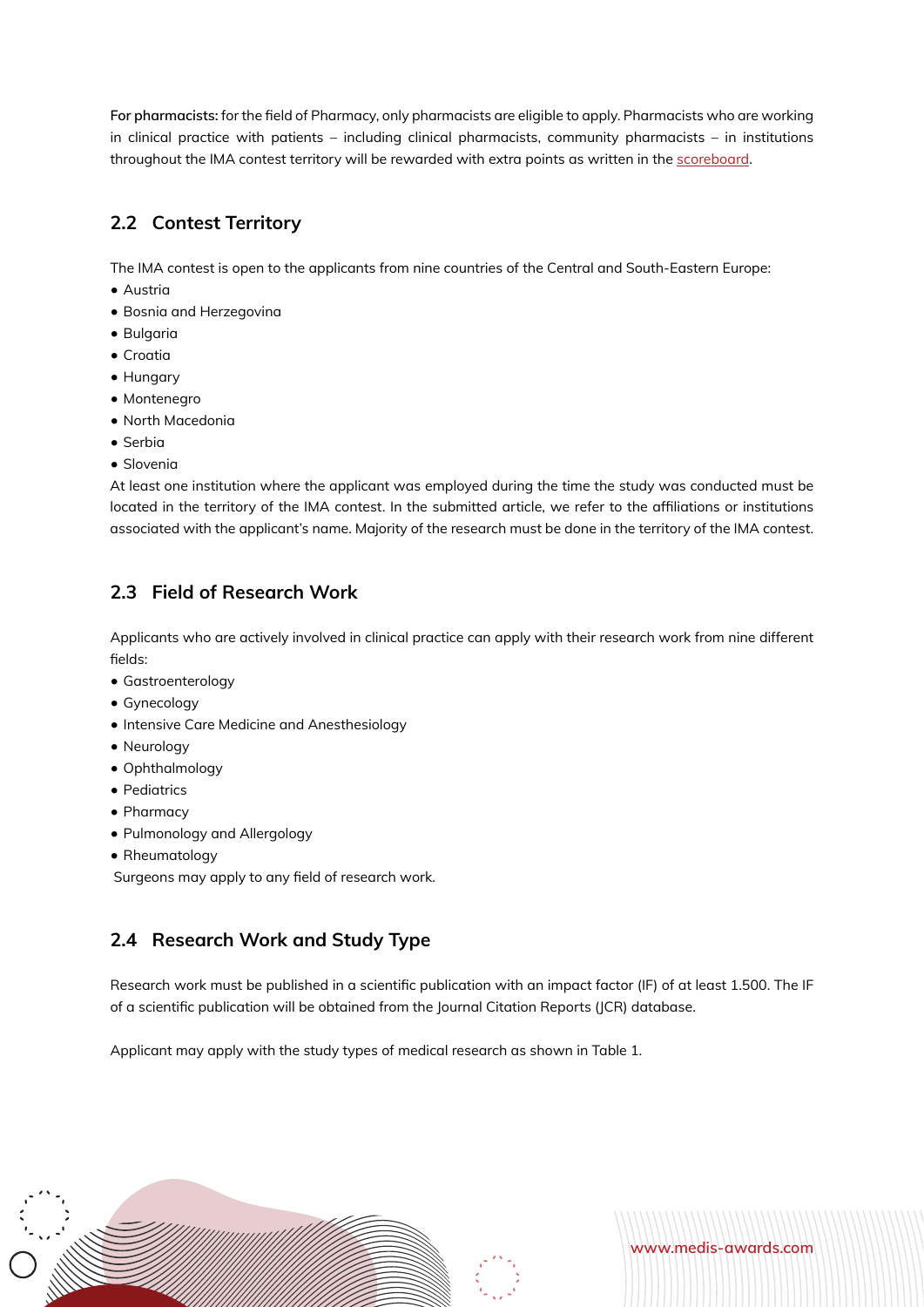Finalists from each specialty will be selected only from research papers for that specialty. For example, a lower impact factor of scientific publications from ophthalmology compared to publications from other specialties will not affect the placement within the specialty of ophthalmology.

Preference is given to the investigator-initiated studies. Industry-sponsored studies are excluded from the contest.

Each individual research paper may be submitted to the contest only once.

|  | Table 1: Eligible study types for the IMA contest |  |  |  |  |  |
|--|---------------------------------------------------|--|--|--|--|--|
|--|---------------------------------------------------|--|--|--|--|--|

| <b>Medical research</b>  |                                   |                          |                       |  |  |  |  |  |
|--------------------------|-----------------------------------|--------------------------|-----------------------|--|--|--|--|--|
|                          | <b>Secondary research</b>         |                          |                       |  |  |  |  |  |
| <b>Clinical research</b> |                                   | Epidemiological research | Meta – analysis       |  |  |  |  |  |
| Experimental             | Observational                     | Experimental             | Observational         |  |  |  |  |  |
| Clinical study           | Therapy study                     | Intervention study       | Cohort study          |  |  |  |  |  |
|                          | Prognostic study                  |                          | Case control study    |  |  |  |  |  |
|                          | Diagnostic study                  |                          | Cross-sectional study |  |  |  |  |  |
|                          | Observational study with<br>drugs |                          |                       |  |  |  |  |  |
|                          | Secondary data analysis           |                          |                       |  |  |  |  |  |
|                          | Case series                       |                          |                       |  |  |  |  |  |

#### **2.5 Publication Period**

The research work must be published between 1 September 2021 and 31 October 2022.

#### **3 ENTRY GUIDELINES**

Please read the IMA Terms and Conditions for participation carefully before submitting your application. All applicants must submit their entry online via the [IMA website](https://www.medis-awards.com/ ). The entire process is simple, as you follow the process step-by-step.

You will need the following to complete the entry:

- Published article in PDF format;
- If you are the Other author, it is mandatory to attach the signed consent of the First or the Leading author, written in English. It can be in a form of an email where the sender is clearly displayed, or in a form of consent letter; draft is available [here.](https://medis-awards.com/fileadmin/medis-awards/Documents/Consent.pdf )



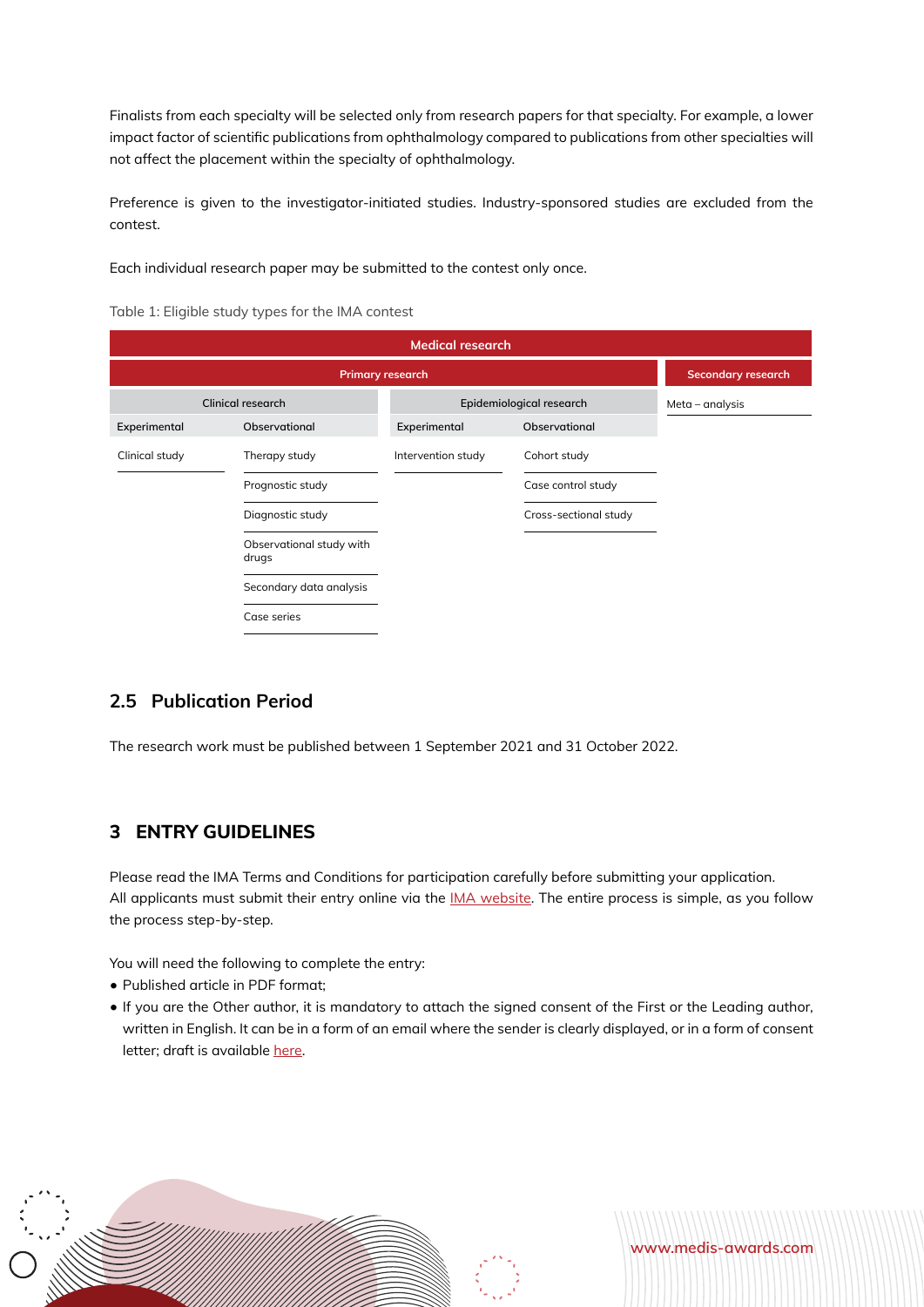After you have successfully submitted your application, you will receive a confirmation email after few days. This means that your application has been successfully submitted, but eligibility will be determined during the first round of application review in accordance with the IMA Terms and Conditions for participation. After the submission deadline you will be notified of your application's eligibility.

Eligible applications will proceed to the second round and applicants will become IMA Nominees, meaning you will receive a Certificate of Nomination for the 9<sup>th</sup> International Medis Awards Contest.

If you have any questions or need help, feel free to contact us at info@medis-awards.com.

Submission deadline is 3 November 2022. After that date the applications will be treated as late and will not be considered.

#### **4 EVALUATION PROCESS**

#### **4.1. International Scientific Committee**

An independent international scientific committee of ten established and recognized doctors and pharmacists from seven countries will review the applications with submitted research works. Each committee member is selected based on their extensive expertise and experience in their respective area of work.

#### **4.2. Criteria for Evaluation**

The independent IMA scientific committee will evaluate each application as followed: In the first round, the applicant's submitted work must meet the IMA Terms & Conditions for participation. Eligible applications will proceed to the second round, where the applications will be evaluated according to the panel scoreboard, which can be viewed [here.](https://medis-awards.com/fileadmin/medis-awards/Documents/Scoreboard.pdf)

The finalists from each field will be chosen only among the research works from that field.

#### **5 AWARD**

Applicants whose application meets all the requirements of the IMA Terms & Conditions for participation will become IMA Nominees and will thus receive a Certificate of Nomination for the International Medis Awards Contest.

Finalists will be announced from each field of research and will receive an 9<sup>th</sup> International Medis Award that includes:

- International Medis Awards certificate of recognition;
- A financial award of € 500 gross.



**www.medis-awards.com**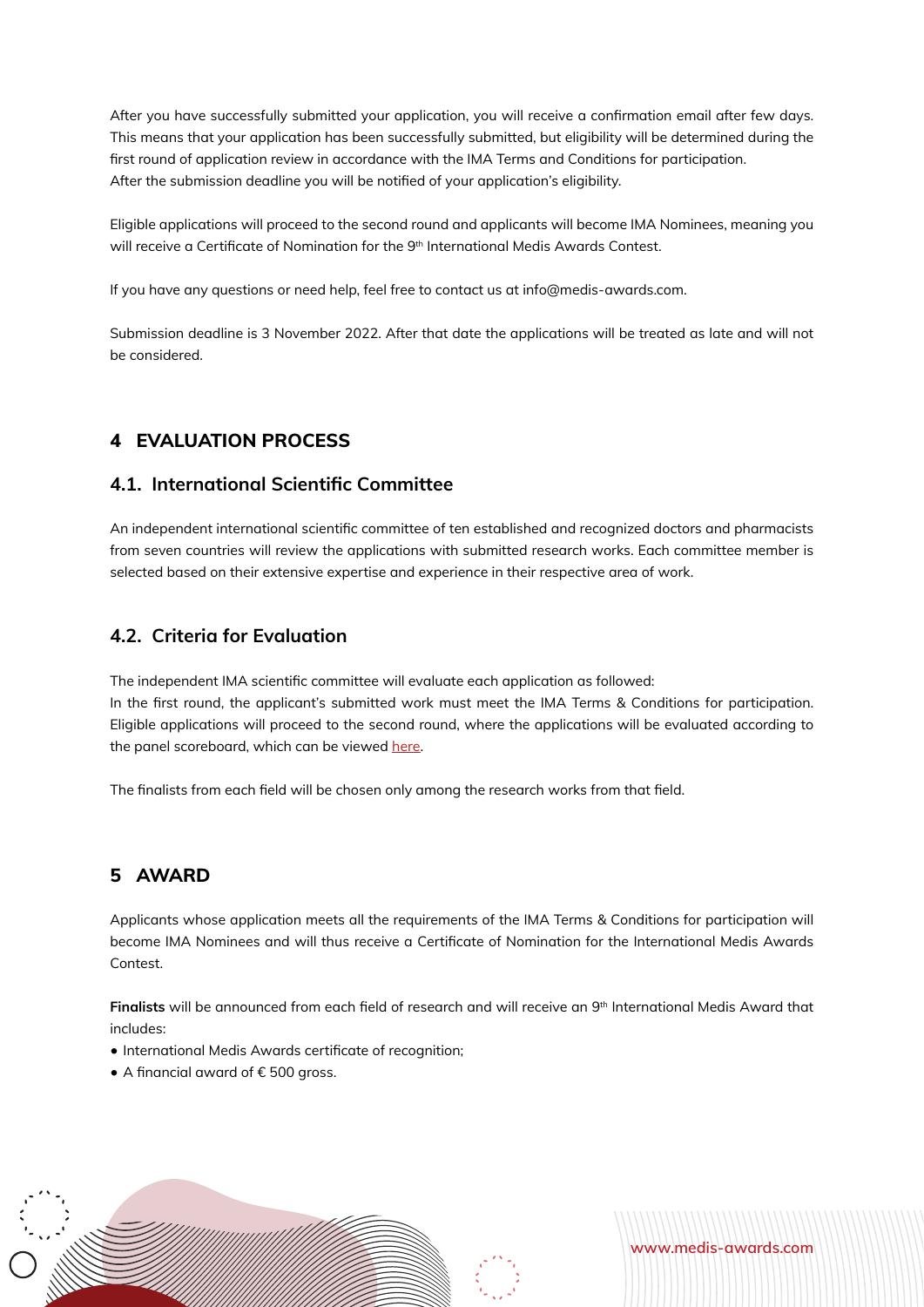One **winner** will be selected from each field of research and will receive an International Medis Award that includes:

- The International Medis Award Sculpture named Bodočnost (Future), made of bronze by the renowned Croatian-Slovenian sculptor Jakov Brdar;
- A research grant of € 2,500 gross.

#### **6 ANNOUNCEMENT OF FINALISTS AND THE AWARDS CEREMONY**

Finalists will be announced on 19 January 2023.

Winners will be announced on 16 March 2023.

Finalists and winners are eligible to receive the awards only if they participate in the International Medis Awards Winners Announcement.

#### **7 TIMELINE**

Entries Opened: 2 June 2022 Entries Closed: 3 November 2022 Finalists Announced: 19 January 2023 Winners Announced: 16 March 2023

#### **8 GENERAL SPONSOR**

The general sponsor of the project is Medis, d.o.o.